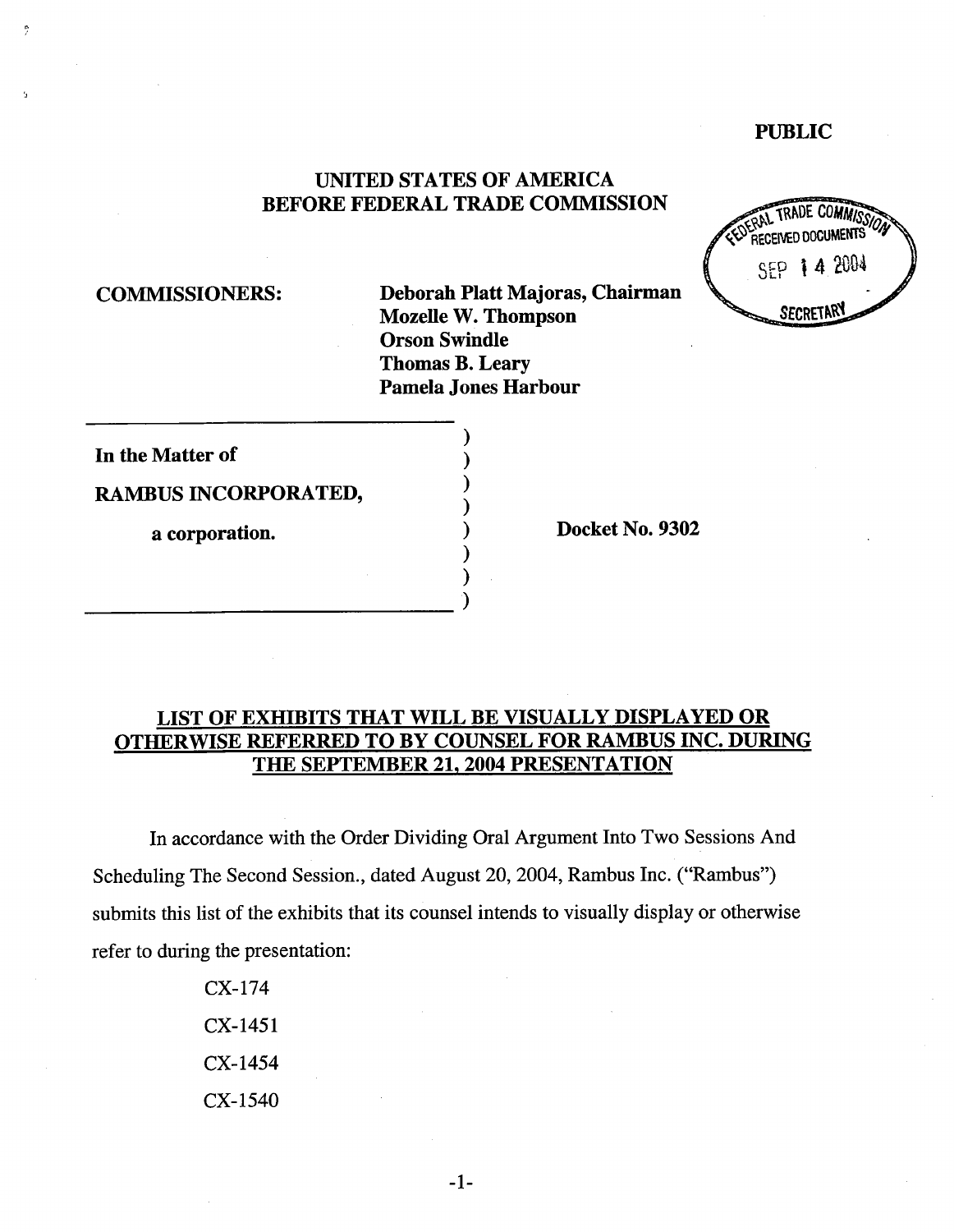| CX-2404        |  |  |
|----------------|--|--|
| CX-2408        |  |  |
| CX-2427        |  |  |
| CX-2451        |  |  |
|                |  |  |
| CX-2632        |  |  |
| $DX-7$         |  |  |
| $DX-13$        |  |  |
| $DX-27$        |  |  |
| DX-31          |  |  |
| DX-251         |  |  |
| DX-252         |  |  |
| DX-253         |  |  |
| DX-382         |  |  |
| $JX-31$        |  |  |
| $JX-32$        |  |  |
| JX-56          |  |  |
| $JX-57$        |  |  |
| <b>RX-15</b>   |  |  |
| RX-63          |  |  |
| <b>RX-94</b>   |  |  |
| <b>RX-285A</b> |  |  |
| RX-329         |  |  |
| <b>RX-330</b>  |  |  |
| RX-332         |  |  |
| RX-333         |  |  |
| RX-425         |  |  |
| RX-465         |  |  |

 $\frac{1}{2}$ 

 $\hat{\mathbf{A}}$ 

 $-2$ - $\frac{1}{2}$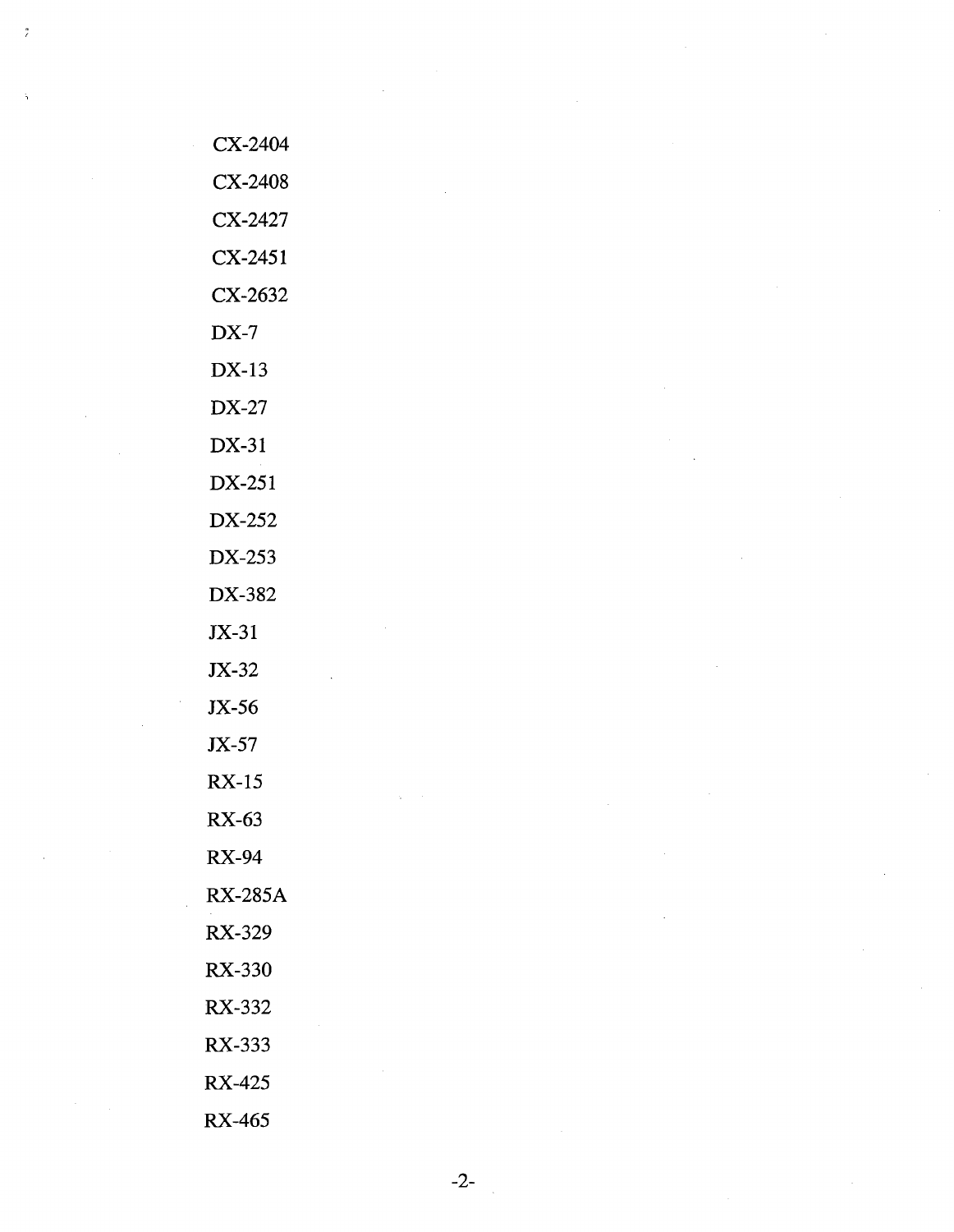RX- 1030 RX- 1040 RX- 1854 RX -2099- RX-2099- RX-2099- RX-2100- RX-2213A

Patent tree attached as Exhibit A to the Paries' First Set of Stipulations dated April 24, 2003.

In addition, counsel for Rambus may display all or any of the exhibits identified by Complaint Counsel on their list or utilized by Complaint Counsel during the course of the argument. In addition, counsel for Rambus may display portions of the tral transcript.

DATED: September 14, 2004

Gregory P. Stone Steven M. Perry Peter A. Detre MUNGER, TOLLES & OLSON LLP 355 South Grand Avenue, 35th Floor Los Angeles, California 90071-1560 (213) 683-9100

A. Douglas Melamed Kenneth A. Bamberger WILMER CUTLER PICKERING HALE AND DORR LLP 2445 M Street, N. Washington, D.C. 20037 (202) 663-6000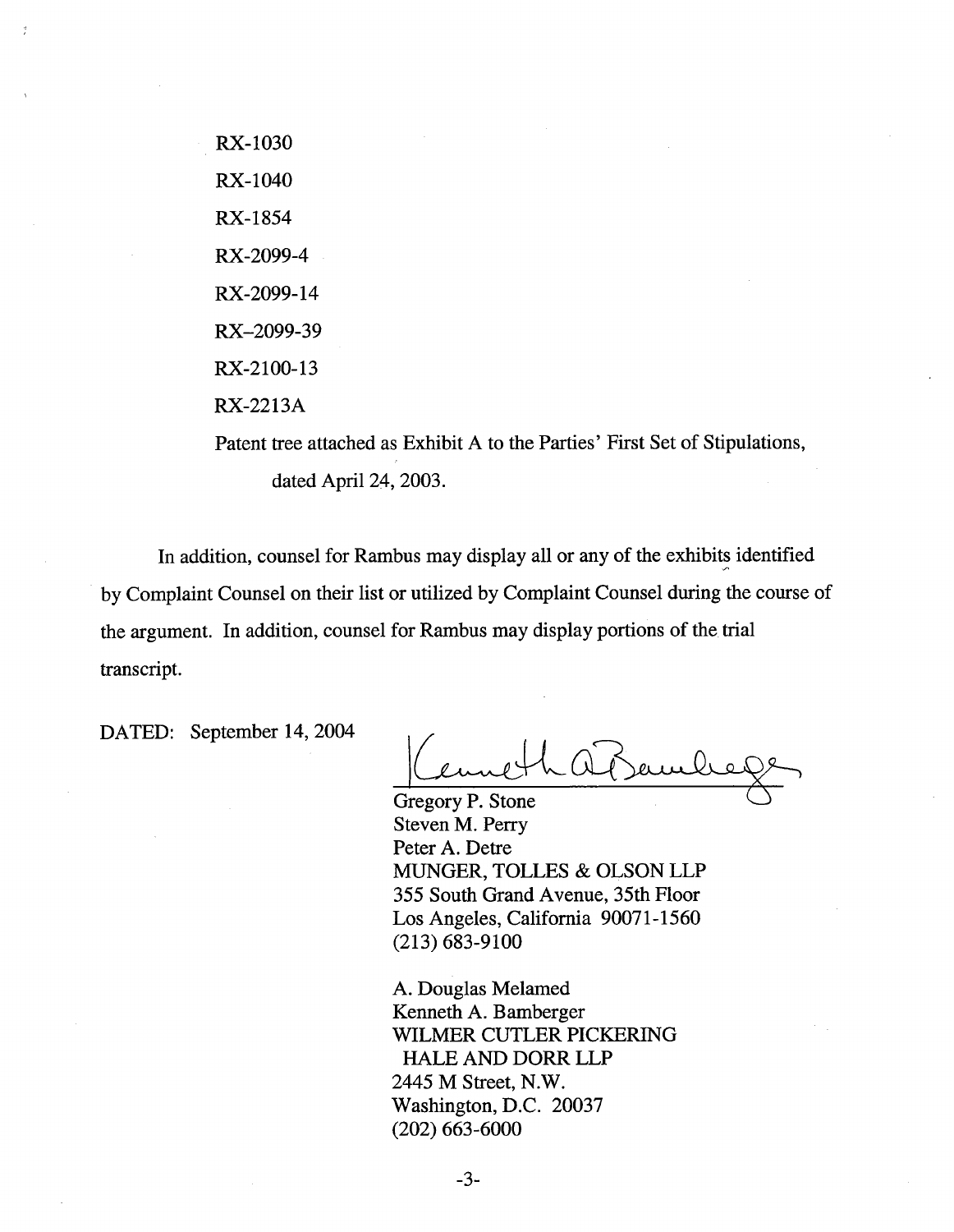John M. Guaragna GRAY, CARY, WARE & FREIDENRICH LLP 1221 S. MoPac Expressway, Suite 400 Austin, Texas 78746 (512) 457-7000

Attorneys for Respondent Rambus Inc.